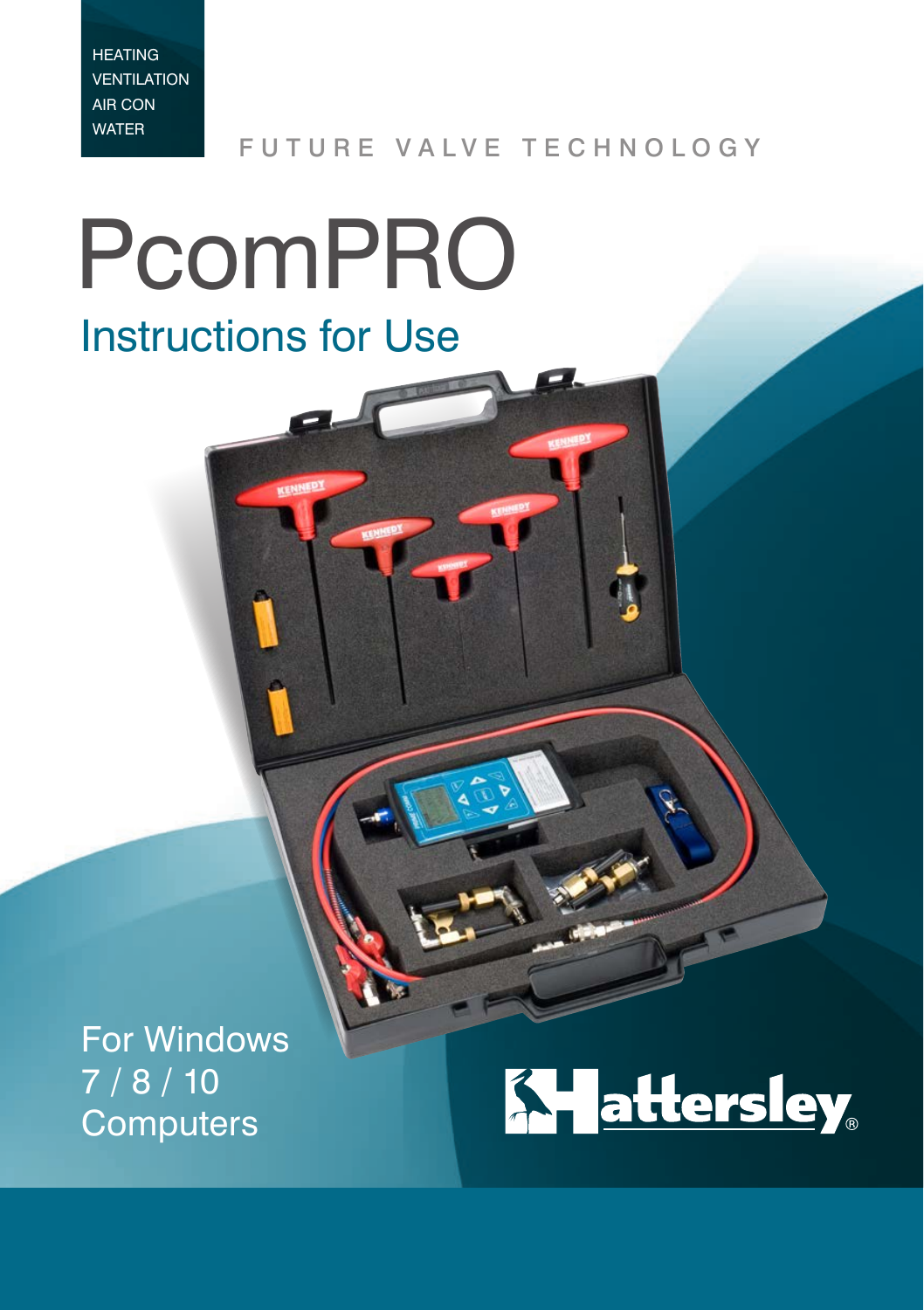

# PcomPRO - Instructions for Use

For Windows 7 / 8 / 10 Computers

#### Introduction

PcomPRO Project Application Software is a computer-based system which allows a **PrimeComm** to be connected to a Windows 7 / 8 / 10 computer so that a PROJECT of up-to 9,000 valves can be created and stored in the meter prior to attending site.

Then, once the commissioning work has taken place, the saved data can be transferred from the **PrimeComm** to the computer for the purposes of creating commissioning reports.

#### First-Time Loading of PcomPRO

- 1. Place the **PcomPRO** disc into the CD drive of the computer.
- 2. The disc does not auto-run so view the files using Windows Explorer.
- 3. Double click on the Windows Driver Software\_Install First folder and:
	- a. For a 32-bit\* computer, double click on the x86 installer: CP210xVCPInstaller x86.
	- b. For a 64-bit\* computer, double click on the x64 installer: CP210xVCPInstaller x64.
- 4. Follow the on-screen instructions to install the Windows Driver Software.
- 5. In Windows Explorer, double click on the **PcomPRO** folder and then double click on setup.
- 6. Follow the on-screen instructions to install **PcomPRO**.
- 7. Once **PcomPRO** has successfully installed, turn the **PrimeComm** 'ON' and connect it to the computer using the USB cable provided. The USB connection point is located in the meter's battery compartment.
- 8. Wait for the computer and **PrimeComm** to make a connection (this first connection may take a minute or so).
- 9. When a connection has been made, a message appears on the computer saying: "A valve r eference file for your instrument (SNO-XXXX) needs to be created…". Click OK to proceed.
- 10. Once the valve file has been created, **PcomPRO** will be ready for use.

*\*For Windows 7 PCs, click the Start button, right-click Computer, and then click Properties. If "64-bit Operating System" is listed next to System type, the 64-bit version is being run.*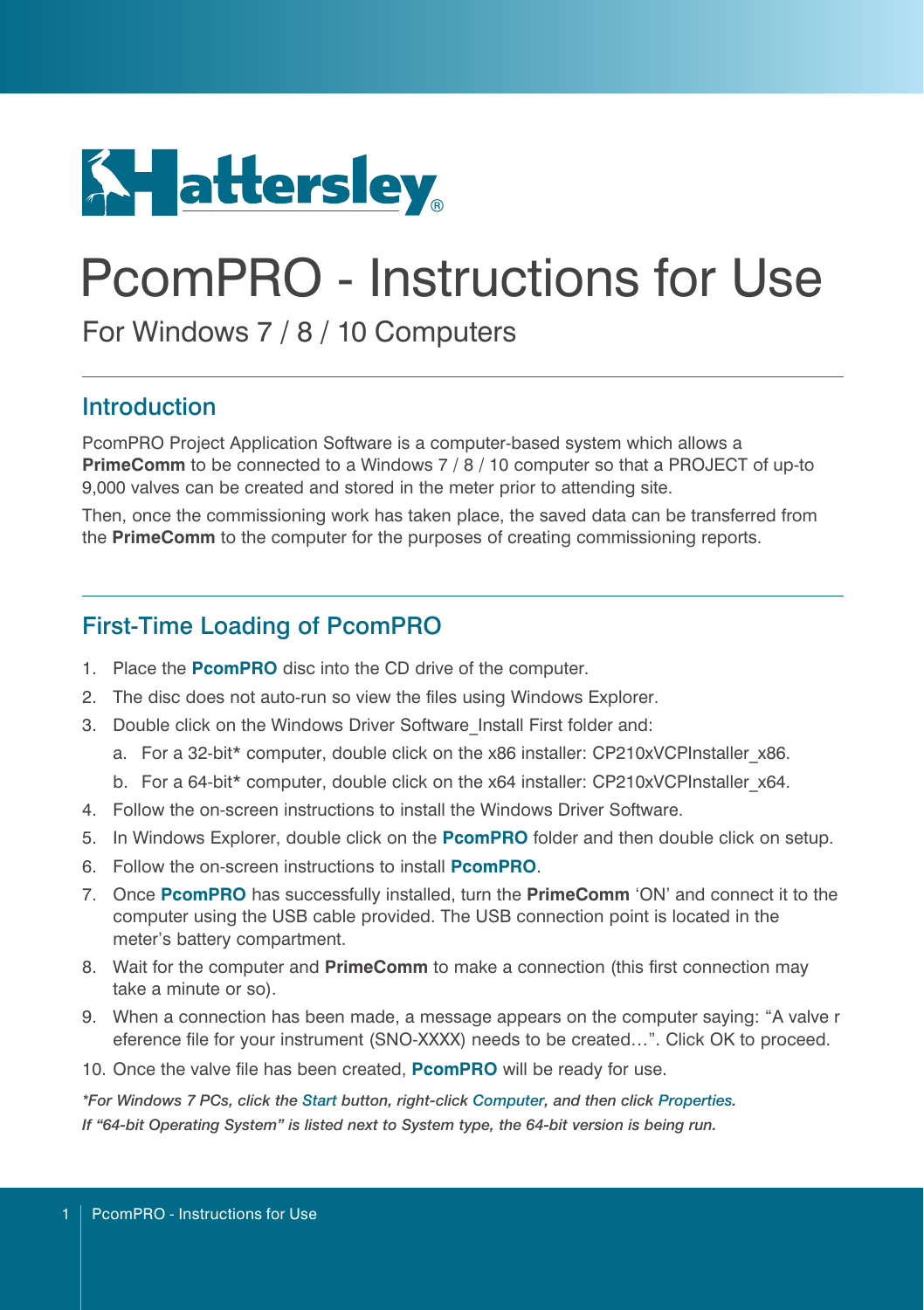#### Build a Project

For the purposes of this example, the following PROJECT structure is going to be assumed:

| <b>Main Flow</b> | Main Valve                                      | MV <sub>1</sub>                         |
|------------------|-------------------------------------------------|-----------------------------------------|
| <b>Riser</b>     | <b>Riser Valve</b>                              | RV <sub>1</sub>                         |
| F1 Branch 1      | <b>Branch Valve</b><br>Terminal 1<br>Terminal 2 | <b>BV1-1</b><br>$T1-B1$<br>$T2-B1$      |
| F1 Branch 2      | <b>Branch Valve</b><br>Terminal 1<br>Terminal 2 | <b>BV2-1</b><br>$T1-B2$<br><b>T2-B2</b> |

When PcomPRO has established a valve database, the user will be prompted to either create a new PROJECT or open an existing PROJECT. Any file name can be used for the PROJECT and, once accepted, the PROJECT Layout screen is displayed as follows:



Next, populate the PROJECT Structure Area (enlarged below) by using the Add Branch and Add Valve buttons as shown.



*Note: when on site, the PrimeComm will display the entered "Branch Name" along with the "Valve Name" at the top of the screen for each selection. HOWEVER, please note that the PrimeComm can display a maximum of 18 characters (only) and so it is good practice to keep all Branch- & Valve Names as short as possible.*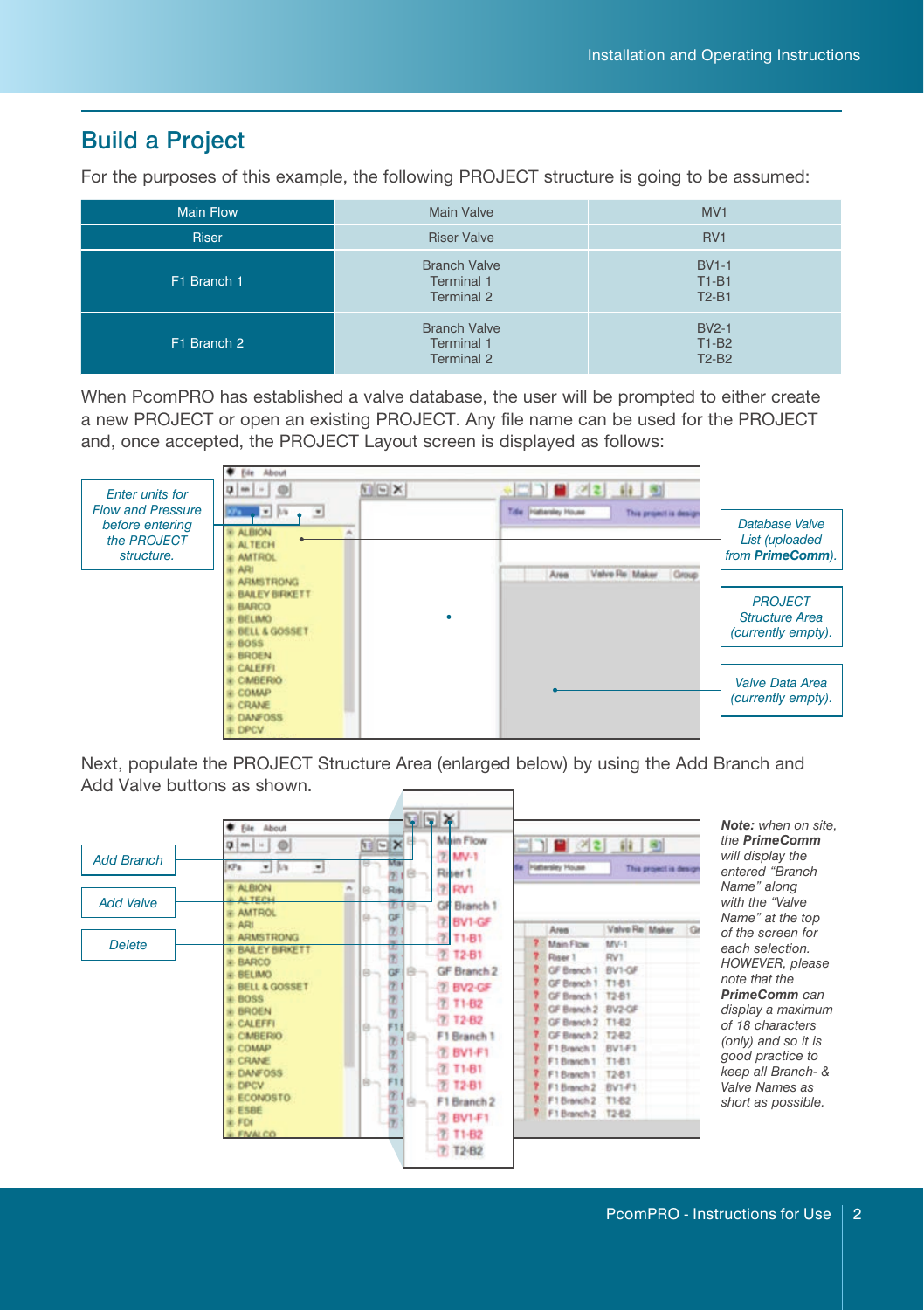Once the PROJECT structure has been entered, the next task is to drag-and-drop specific valves from the Database Valve List into the named locations. Click on a manufacturer's name to 'expand' and view the available valves.



The drag-and-drop process is illustrated in the following example, which shows a 15mm Hattersley 1732 valve being added to the "GF Branch 1 T1-B1" location.

| W File About                                             |                                                           |                               |                 |                             |                                                        |              |        |   |                                    |               |  |
|----------------------------------------------------------|-----------------------------------------------------------|-------------------------------|-----------------|-----------------------------|--------------------------------------------------------|--------------|--------|---|------------------------------------|---------------|--|
| $\mathsf{Q} \left  m \right  - \left  0 \right $         | <b>GIEIX</b>                                              | <b>SHIP SPIELER</b>           |                 |                             |                                                        |              |        |   |                                    |               |  |
| KPa<br>$-1.56$<br>회<br><b>HATTERSLEY</b>                 | Main Flow<br>异一<br>14 MV-1<br>$\mathcal{D}_{\mathcal{C}}$ | Title Hattenley House         |                 |                             | This project is designed to be exported into: ACE-2343 |              | 団      |   |                                    |               |  |
| a Autoflow<br>iii Faxed Orifice<br>Fixed Online valves   | Riser 1<br>14 RV1<br>Gr <sup>2</sup> ranch <sup>1</sup>   |                               |                 |                             |                                                        |              |        |   |                                    |               |  |
|                                                          | A BUTLO                                                   | Area                          | Valve Re: Maker | Group Model                 | Size                                                   |              |        |   | Kys Settin Fixed Auto FI Design SG |               |  |
|                                                          | 14 T1-B1                                                  | <b>BAH Main Flow</b>          | <b>MV-1</b>     | HATTER Fixed On 1732        | 50mm                                                   | 477          |        |   |                                    |               |  |
|                                                          | <b>IN 12-B</b>                                            | <b>BAH Riser 1</b>            | RV1             | HATTER Fauld On 1732        | 32mm                                                   | $15.33 -$    |        |   |                                    |               |  |
| 25mm                                                     | GF Branch 2<br>m.                                         | <b>BAH OF Branch 1 BV1-GF</b> |                 | HATTER Faxed On 1732        | 20 <sub>mm</sub>                                       | 4.18 -       |        |   |                                    |               |  |
| 32mm                                                     | 14 BV2-GF                                                 | -BAH GF Branch 1 T1-B1        |                 | HATTER Faxed On 1732        | 15mm                                                   | $1.96 -$     |        | w |                                    |               |  |
| 40mm                                                     | 34 T1-B2                                                  | -MH GF Branch 1 T2-B1         |                 | HATTER Paud On 1712         | 15mm                                                   | 1.95         |        |   |                                    |               |  |
| <b>SOmm</b>                                              | 14 T2-B2                                                  | -94- GF Branch 2 BV2-GF       |                 | HATTER Flood On 1732        | 20mm                                                   | 4.18         | ÷      |   |                                    |               |  |
| H-1732 PF                                                | F1 Branch 1<br>le-                                        | <b>RAIL OF Branch 2 T1-82</b> |                 | HATTER Food On 1732         | 15mm                                                   | 1.95         |        |   |                                    |               |  |
| <b>■ 1732C</b>                                           | <b>IA BV1-F1</b>                                          | -MH GF Branch 2 T2-82         |                 | HATTER Fixed On 1732        | 15mm                                                   | 195          | $\sim$ |   |                                    |               |  |
| 中 1732L                                                  | 14 T1-81                                                  | <b>BO-F1Branch 1 BV1-F1</b>   |                 | HATTER Fixed On 1732        | 20mm                                                   | 4.18         | ÷.     |   |                                    |               |  |
| iii 1732L PF                                             |                                                           | -BAH F1 Branch 1              | $T1-61$         | HATTER Fixed On 1732        | 15mm                                                   | 1.95         |        |   |                                    |               |  |
| <b>第 1732LC</b>                                          | <b>JA T2-B1</b>                                           | -34- F1 Branch 1              | T2-81           | HATTER Flood On 1732        | 15mm                                                   | 1.95         | -      |   |                                    |               |  |
| III 1732M                                                | B- F1 Branch 2                                            | BAHF1Branch 2 BV1-F1          |                 | HATTER Fixed On 1732        | 20mm                                                   | 4.18         | $\sim$ |   |                                    |               |  |
| si-1732M PF                                              | <b>JA BV1-F1</b>                                          | <b>BAH F1 Branch 2 T1-82</b>  |                 | HATTER Fored On 1732        | 15mm                                                   | 1.95         | 0k     |   |                                    | <b>00 (m)</b> |  |
| SE 1732MC                                                | 54 T1-82                                                  | 00-F18mmh2 T3-82              |                 | HATTER Fixed On 1732        | Slamm                                                  | 4.06         |        |   |                                    |               |  |
| $ 4 $ 1832<br>14 T2-B2<br>9 1832C<br>由 1832L<br># 1832LC | Drag-and-drop<br>valve as shown                           |                               |                 | and data will automatically |                                                        | appear here. |        |   |                                    |               |  |

Valves that are entered incorrectly can be overwritten or deleted as required. To add a new valve, simply highlight the area where it is to be inserted and press the **Add Valve** button.

**Useful tip!** Site conditions are rarely exactly the same as the system design and, sometimes, extra valves might be present on site which are not shown on the design schedule. To allow for this, it is recommended that two extra (i.e. spare) valve locations are added to each floor / section. Do not add any valve data – simply show the existence of the valves in the white PROJECT Structure Area. Then, if any 'extra' valves are found on site, it will be possible to record data for them for later upload to the computer.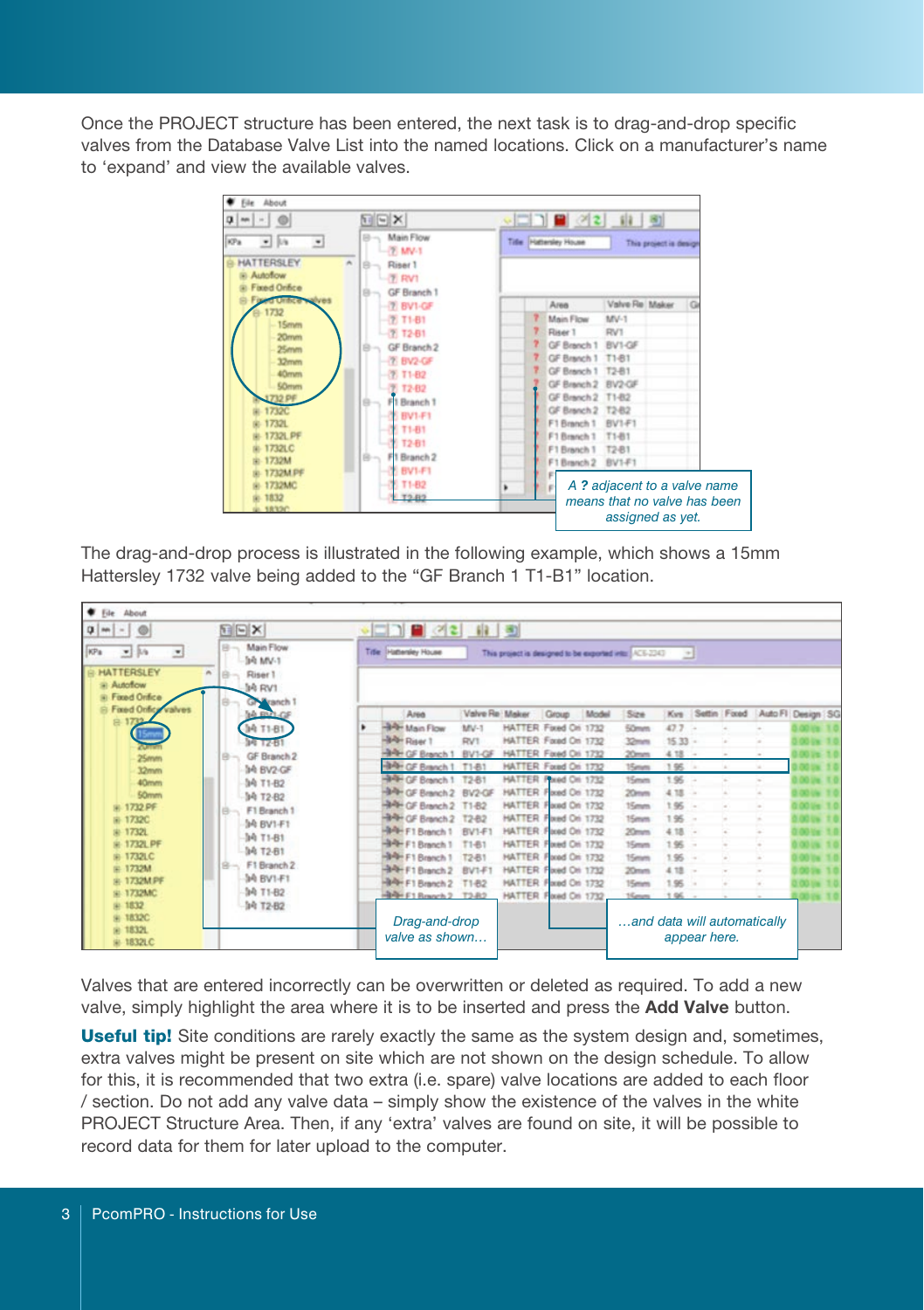Once all valves have been selected and entered, the Database Valve List (yellow background) and the PROJECT Structure Area (white background) can be closed using the  $\bullet$  button, as these are no longer required.

At this point, there will be columns highlighted in green (see below) which can be edited. Most importantly, Design Flows can now be added for each valve.

| ↓□□■∥2                         | 11 图           |                       |       |                                                        |                          |               |           |                          |                 |      |      |                         | $ B$ $\times$ |
|--------------------------------|----------------|-----------------------|-------|--------------------------------------------------------|--------------------------|---------------|-----------|--------------------------|-----------------|------|------|-------------------------|---------------|
| Title Hattersley House         |                |                       |       | This project is designed to be exported into: AC6-2243 | $\overline{\phantom{a}}$ |               |           |                          |                 |      |      |                         |               |
|                                |                |                       |       |                                                        |                          |               |           |                          |                 |      |      |                         |               |
|                                |                |                       |       |                                                        |                          |               |           |                          |                 |      |      |                         |               |
| Area                           | Valve Re Maker | Group                 | Model | Size                                                   | Kvs                      | Settin Fixed  |           | Auto FI Design SG        |                 | Pipe | D.P. | Flow                    | Des %         |
| <b>BA-Main Flow</b>            | $MV-1$         | HATTER Fixed On 1732  |       | 50mm                                                   | $47.7 +$                 |               |           | $\sim$                   | $1.421/s$ 1.0   |      |      | 53.1 m 1.15 K Design 0% |               |
| <b>BA</b> Riser 1              | RV1            | HATTER Fixed Ori 1732 |       | 32mm                                                   | $15.33 -$                |               |           | $\sim$                   | $0.711/s - 1.0$ |      |      | 36 1 m 2.78 K Design 0% |               |
| -44 GF Branch 1                | BV1-GF         | HATTER Fixed Ori 1732 |       | 20mm                                                   | $4.18 -$                 |               | ×         | $\sim$                   | 0.190V10        |      |      | 21.7 m 2.68 K Design 0% |               |
| <b>TM-GF Branch 1</b>          | $T1-B1$        | HATTER Fixed Ori 1732 |       | 15mm                                                   | 1.95                     | $\sim$        | ×         | $\overline{\phantom{a}}$ | 0090110         |      |      | 16.2 m 2.76 K Design 0% |               |
| -3-4- GF Branch 1 T2-B1        |                | HATTER Fixed Ori 1732 |       | 15mm                                                   | $1.95 -$                 |               | $\bullet$ | $\sim$                   | 0,100,1,1,0     |      |      | 16.2 m 3.41 K Design 0% |               |
| <b>INGF</b> GF Branch 2 BV2-GF |                | HATTER Fixed Ori 1732 |       | 20mm                                                   | 4.18                     | $\rightarrow$ | ×         | le :-                    | 0.190V10        |      |      | 21.7 m 2.68 K Design 0% |               |
| <b>AA GF Branch 2 T1-B2</b>    |                | HATTER Fixed Ori 1732 |       | 15mm                                                   | 1.95                     | -14           | ×         | $\sim$                   | 0.090V10        |      |      | 16.2 m 2.76 K Design 0% |               |
| <b>RAH GF Branch 2 T2-B2</b>   |                | HATTER Fixed On 1732  |       | 15mm                                                   | 1.95                     | $\sim$        | ×         | œ                        | 0.100V1.0       |      |      | 16.2 m 3.41 K Design 0% |               |
| <b>HAH F1 Branch 1</b>         | <b>BV1-F1</b>  | HATTER Fixed Ori 1732 |       | 20mm                                                   | $4.18 -$                 |               | ×         | 53                       | 0.165V1.0       |      |      | 21.7 m 2.02 K Design 0% |               |

The three columns to the right of the green columns will be auto-filled when the live site data is recorded. If a Design Flow has been entered, the % Design Flow will also be displayed.

#### Selection of Automatic Balancing Valves with a Single Cartridge

Whereas 'traditional' balancing valves are selected using figure number and size – with a Design Flow manually entered – the selection of single automatic balancing valve cartridge is based entirely on the Design Flow. It is normal for each cartridge to represent a single Design Flow and, as a result, there are usually a large number of cartridge options. Cartridges are normally designed such that they can fit into a variety of body sizes but, from a commissioning point of view, the body size is irrelevant.

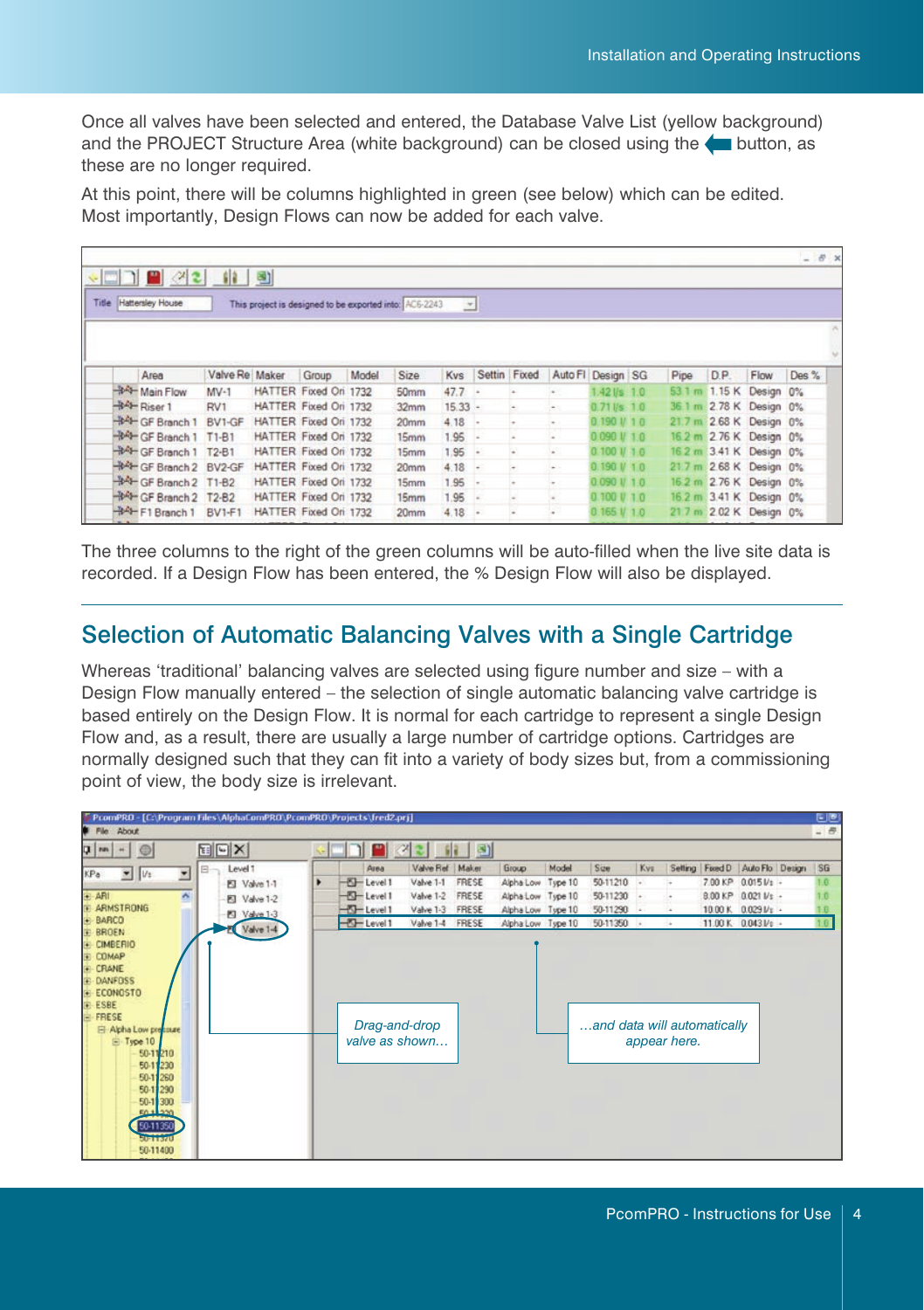Cartridges are dragged-and-dropped to the PROJECT as previously described for conventional valves. But, the data that is entered to the PROJECT will differ slightly in that the Design Flow has already been determined by the selection of the cartridge and will be automatically entered.

### Selection of Automatic Balancing Valves with Multiple Cartridges

For systems that use automatic balancing valves in sizes 65mm and above, it is normal for the valve to be designed in 'wafer' format such that the valve is fitted with multiple cartridges, which effectively 'summate' to give the desired flow. This combination of cartridges is referred to in **PcomPRO** as a MULTIBLOCK.

A MULTIBLOCK can be defined in the MULTIBLOCK Editing Area using the buttons highlighted below:



Any number of individual cartridges can be dragged-and-dropped into the MULTIBLOCK. The drag-and-drop process continues until the valve conforms to the design data.

*Note: some MULTIBLOCK valves can have many cartridges of differing flowrates and differing start-pressures. The edit window automatically summates the individual Design Flows and also selects the largest of the start-pressures. It is good practice to select cartridges with similar start-pressures.*



In the above example, the MULTIBLOCK consists of five cartridges.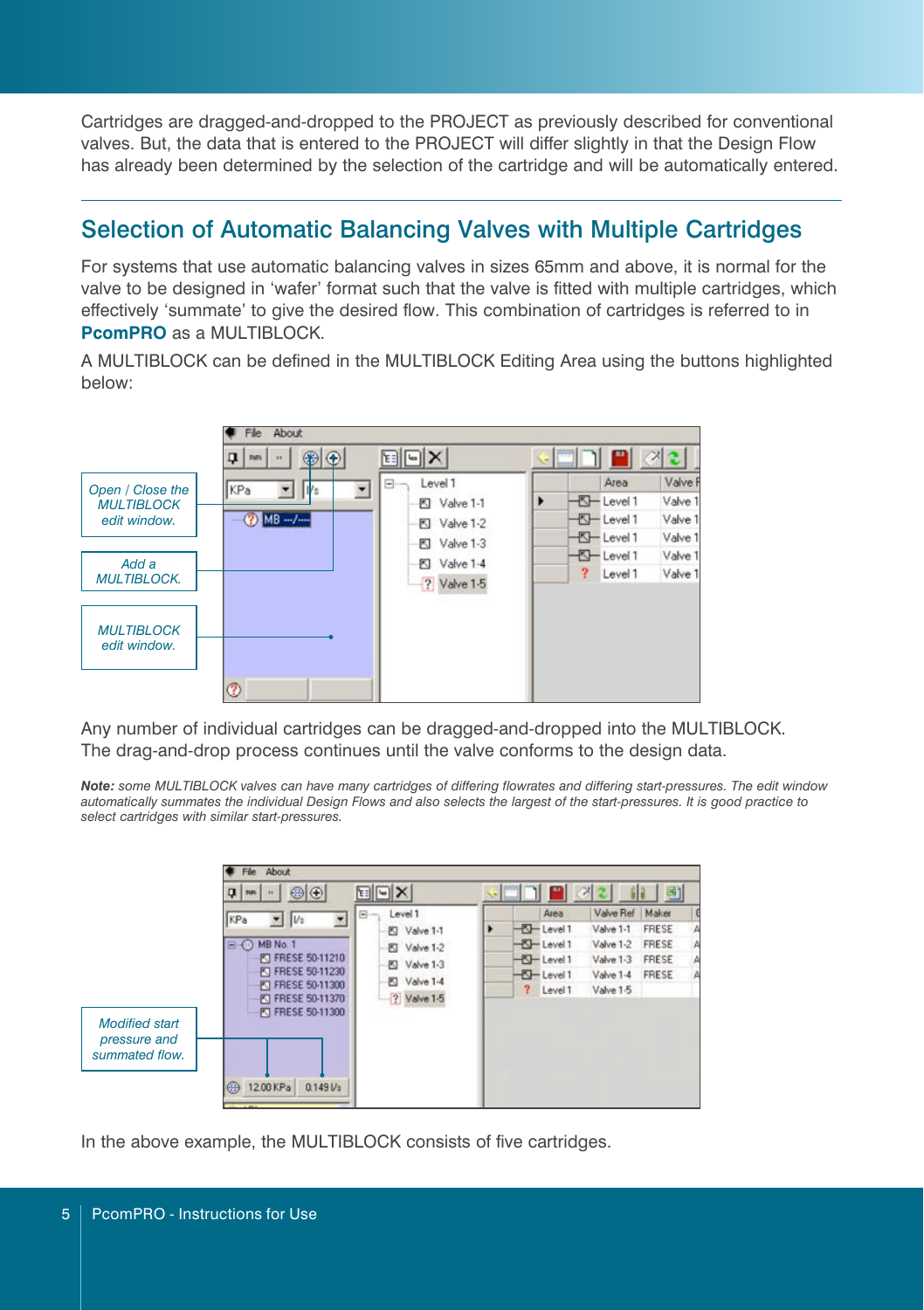When the MULTIBLOCK has been defined, it is a simple process to drag-and-drop it to the relevant valve location in the same manner as for conventional valves.

| File About                                                                                                                                                                                                                                                                                                                                          |                    |               |           |       |                                           |       |      |     |   |                                    | $ \theta$ |
|-----------------------------------------------------------------------------------------------------------------------------------------------------------------------------------------------------------------------------------------------------------------------------------------------------------------------------------------------------|--------------------|---------------|-----------|-------|-------------------------------------------|-------|------|-----|---|------------------------------------|-----------|
| $\begin{picture}(16,10) \put(0,0){\line(1,0){10}} \put(15,0){\line(1,0){10}} \put(15,0){\line(1,0){10}} \put(15,0){\line(1,0){10}} \put(15,0){\line(1,0){10}} \put(15,0){\line(1,0){10}} \put(15,0){\line(1,0){10}} \put(15,0){\line(1,0){10}} \put(15,0){\line(1,0){10}} \put(15,0){\line(1,0){10}} \put(15,0){\line(1,0){10}} \put(15,0){\line(1$ | EDX                |               |           | 圖     |                                           |       |      |     |   |                                    |           |
| $V_3$<br>KPa<br>۰                                                                                                                                                                                                                                                                                                                                   | Level 1<br>$B - 1$ | Area          | Valve Ref | Maker | Group                                     | Model | Size | Kva |   | Setting Fixed D Auto Flo Design SG |           |
|                                                                                                                                                                                                                                                                                                                                                     | Nalve 1-1          | $-E$ -Level 1 | Valve 1-1 | FRESE | Multi-Bloc MB No. 1                       |       |      |     |   | 12.00 K 0.1491/s                   | 1.0       |
| $=$ $($ MB No. 1<br><b>FO FRESE 50-11210</b>                                                                                                                                                                                                                                                                                                        | 图 Valve 1-2        | $-B$ -Level 1 | Valve 1-2 | FRESE | Multi-Bloc MB No. 1                       |       |      |     | × | 12.00 K 0.149 Vs -                 | 1.8       |
| FT FRESE 50-11230<br>FT FRESE 50-11300<br>FT FRESE 50-11370<br>ED FRESE 50-11300<br>$\blacksquare$<br>×<br>12.00 KPa<br>$0.149V$ s<br>E AMTROL<br>×<br>由 ARI<br>E ARMSTRONG                                                                                                                                                                         |                    |               |           |       | Floppy disc icon for<br>saving a PROJECT. |       |      |     |   |                                    |           |

The MULTIBLOCK valve will be 'remembered' by **PcomPRO** and cannot be deleted if it has been used by a PROJECT. If it is necessary to delete a MULTIBLOCK, it must first be 'UNLOCKED' and this can be carried out by right clicking on the MULTIBLOCK.

#### Saving Projects

During the process of building a PROJECT, the floppy disc icon (shown above) will be displayed in red. This colour signifies that the file has not been saved as yet. Click on the floppy disc icon and the PROJECT will be saved. Using the 'File Save As' feature in the File menu will allow the PROJECT to be saved under a different name.

#### Transferring the Data to the *PrimeComm*

With the PROJECT complete in **PcomPRO** and the appropriate **PrimeComm** connected, the data can be transferred. With the **PrimeComm** switched 'ON', click the transfer data button (as shown below) to start the transfer of data from the computer to the **PrimeComm**.\*

*\*With a capacity of 9,000 valves, this process can take several minutes to complete and it is possible that the PrimeComm's Auto-Off Timer will activate prior to completion. To avoid this, it is recommended that an Auto-Off Timer setting of "Always On" should be selected before the transfer is started.*



The user will be prompted when the transfer is complete and the **PrimeComm** can then be safely disconnected from the computer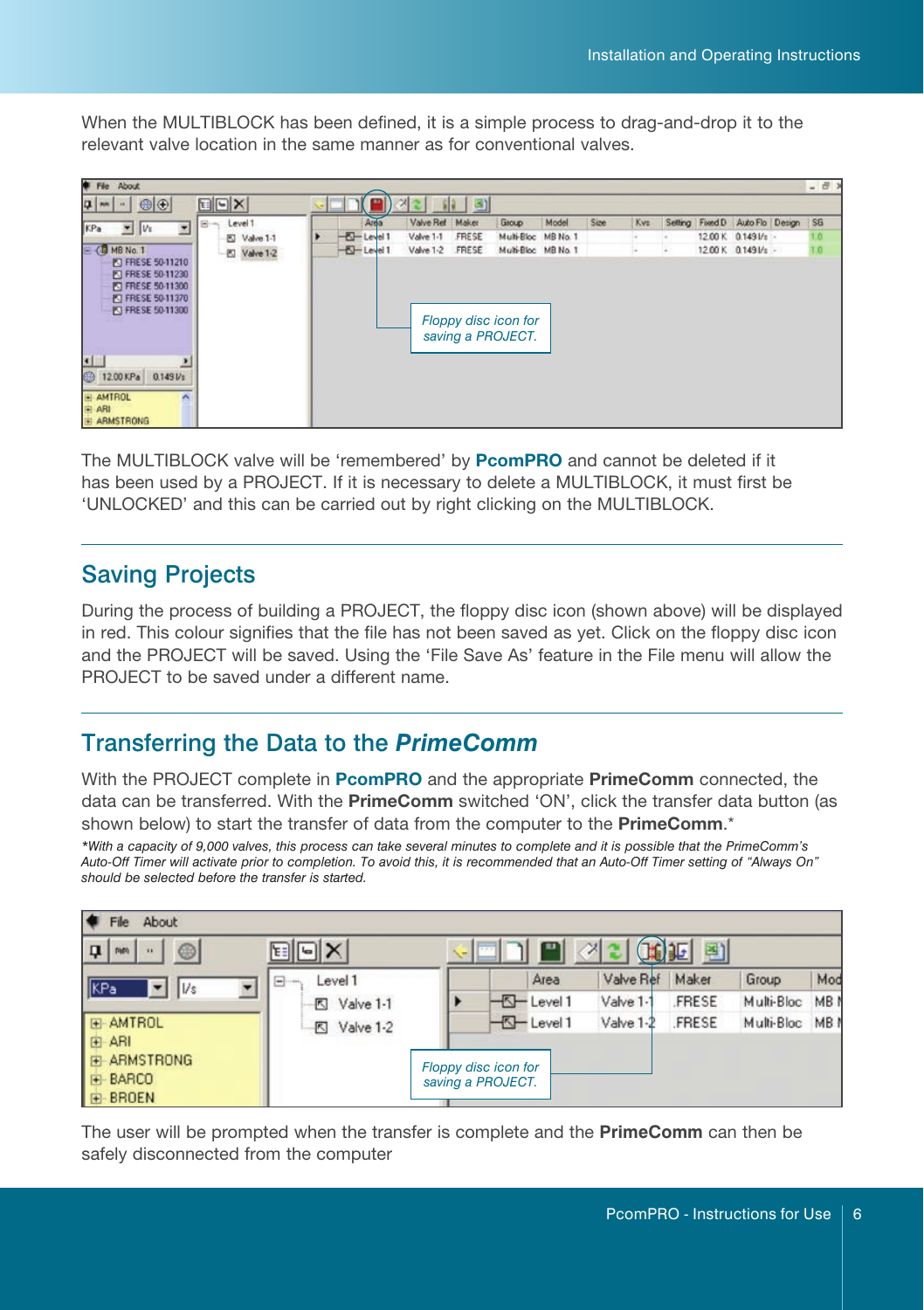### Taking Readings on Site

It is recommended that the Multi Display screen is used as this will show the % of Design Flow being measured. Initially, the valve details shown will be those of the last selection made (in this case, a Hattersley MH737 100mm).



Connect the **PrimeComm** to the Main Flow valve which, in this example, is a Hattersley 1732 50mm. Then, to retrieve the stored data for the Main Flow valve, press the  $\checkmark$  button and the following screen will appear:

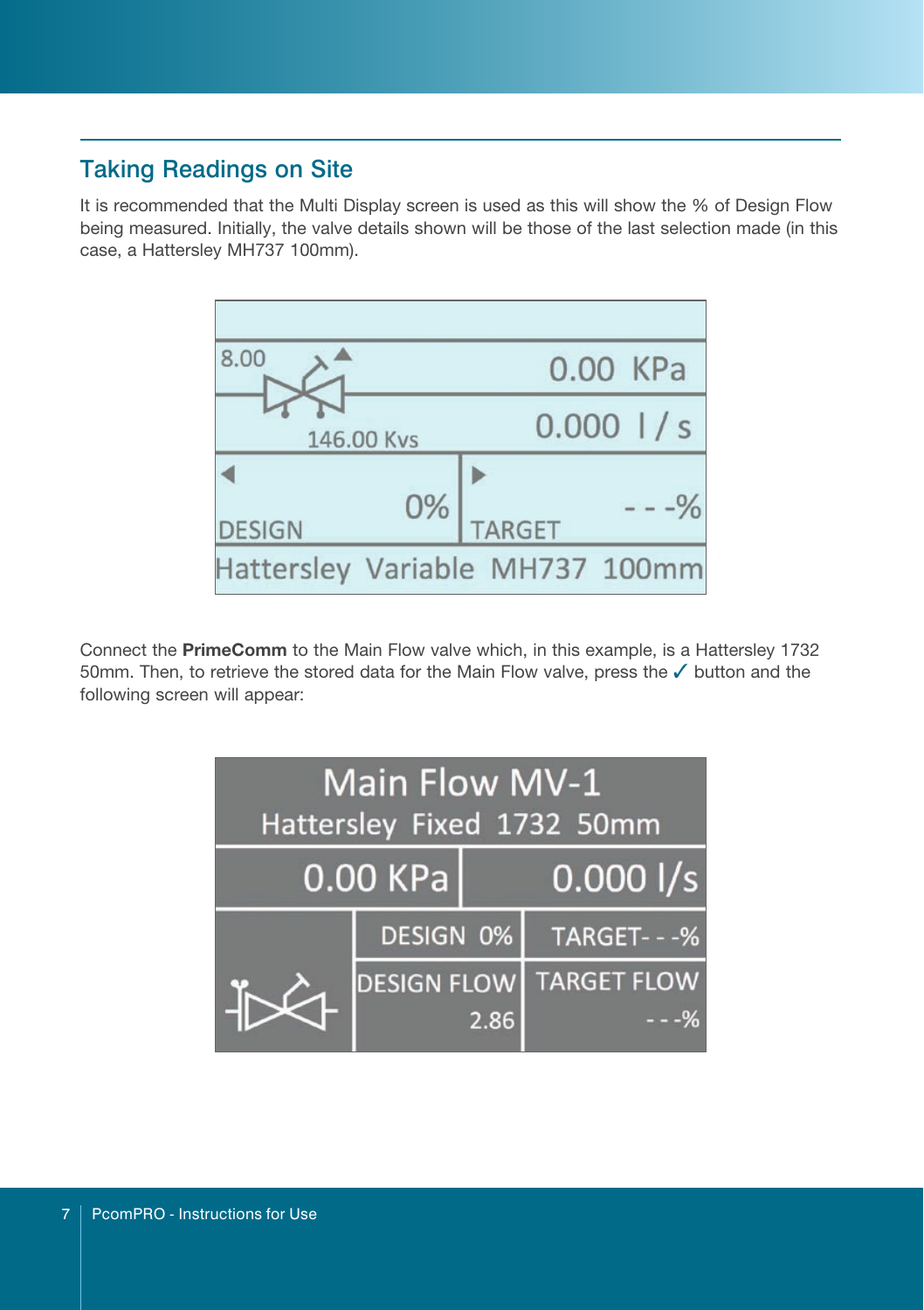Pressing the **MENU** button will display the following options:



Press the  $\blacktriangleleft$  button to LOAD the stored valve data so that it becomes the currently selected valve of the **PrimeComm** (i.e. taking the place of the Hattersley MH737 100mm).



The Multi Display will now be shown once again but, this time, with the 1732 as the current selection.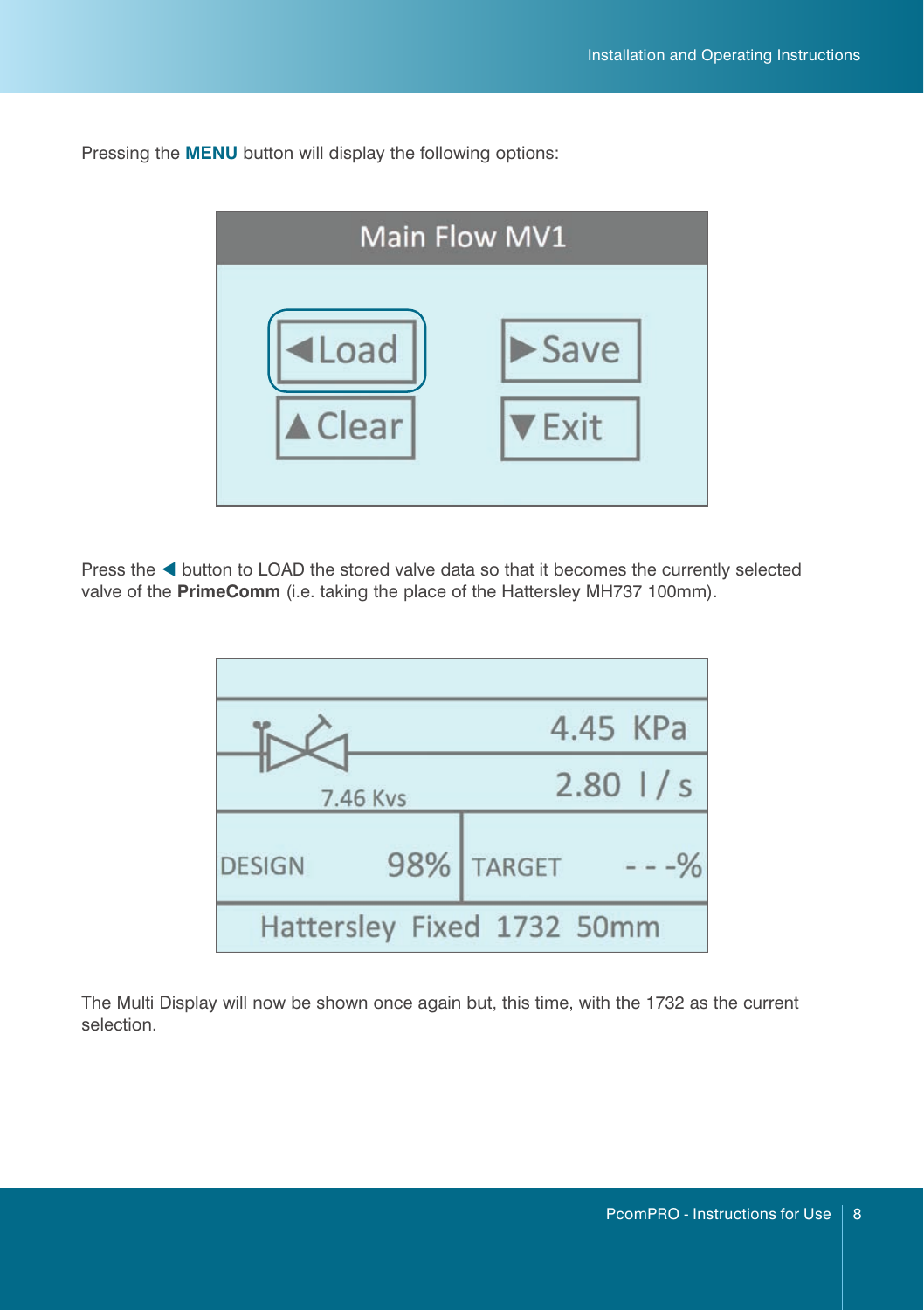Once the readings have settled, press the  $\checkmark$  button...



…followed by the **MENU** button…

| Main Flow MV1  |             |  |  |  |  |  |  |  |  |  |
|----------------|-------------|--|--|--|--|--|--|--|--|--|
| <b>ILoad</b>   | Save        |  |  |  |  |  |  |  |  |  |
| <b>△</b> Clear | <b>Exit</b> |  |  |  |  |  |  |  |  |  |

 $\ldots$  followed by the button to SAVE (overwrite!) the data currently stored in the Main Flow MV1 location (with no commissioning data) with the current meter reading (including commissioning data).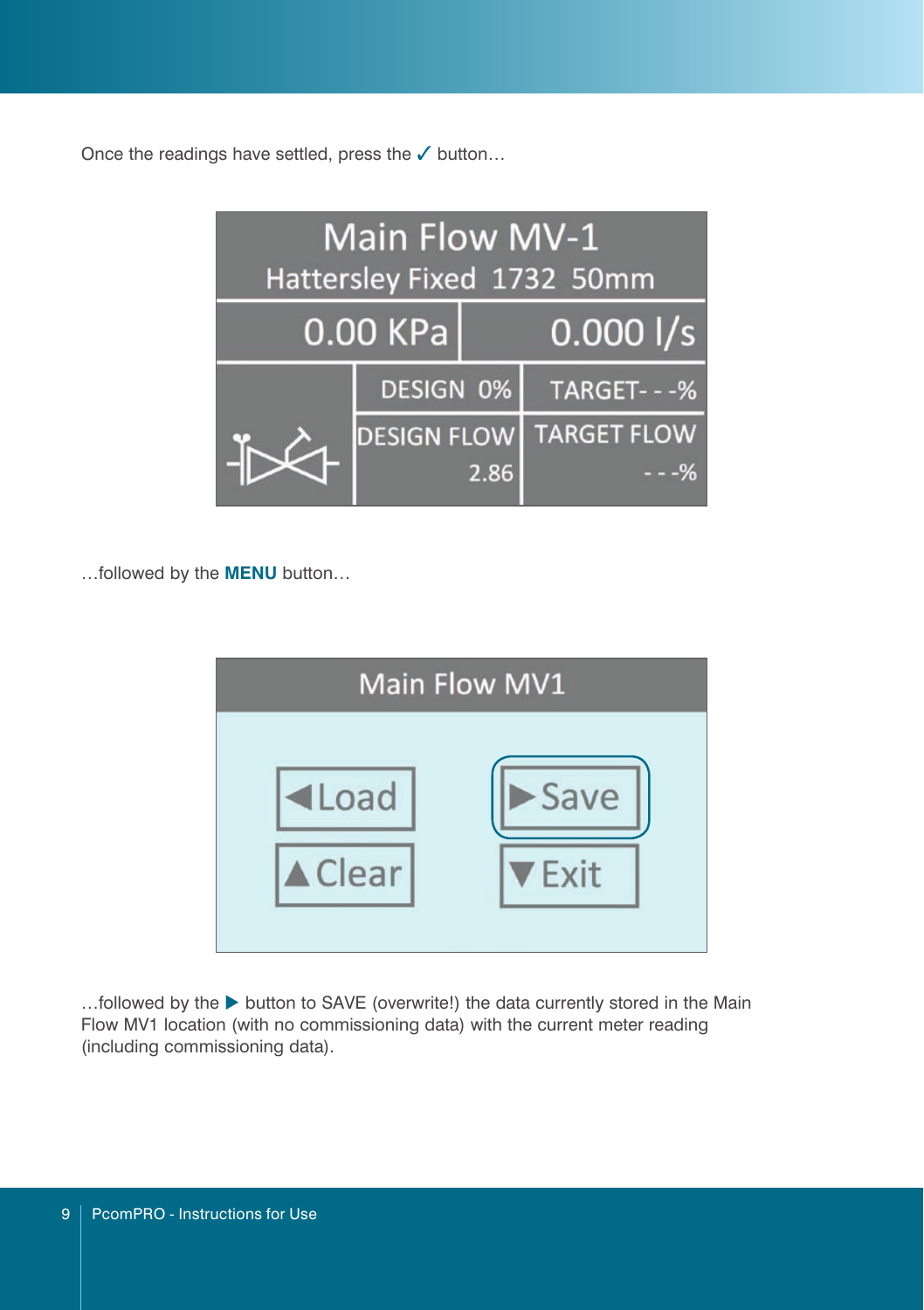After the SAVE operation, the storage location will contain the actual commissioning data as shown below.

| Main Flow MV-1<br>Hattersley Fixed 1732 50mm |                    |      |                    |  |  |  |  |  |  |  |
|----------------------------------------------|--------------------|------|--------------------|--|--|--|--|--|--|--|
|                                              | 4.45KPa            |      | $2.80$ $1/s$       |  |  |  |  |  |  |  |
|                                              | DESIGN 98%         |      | TARGET---%         |  |  |  |  |  |  |  |
|                                              | <b>DESIGN FLOW</b> |      | <b>TARGET FLOW</b> |  |  |  |  |  |  |  |
|                                              |                    | 2.86 |                    |  |  |  |  |  |  |  |

Now use the  $\blacktriangle\blacktriangledown$  buttons and the  $\blacktriangle\blacktriangleright$  buttons, as necessary, to select the next valve for which readings will be taken and repeat until all readings have been taken and stored.

On completion of the site work, the commissioning data can be transferred to the computer using the upload button.

| About<br>File                                                    |                             |                               |           |       |                 |      |
|------------------------------------------------------------------|-----------------------------|-------------------------------|-----------|-------|-----------------|------|
| $\circ$<br>$\mathbf{\mathbf{a}}$<br>mm<br>$\left  \cdot \right $ | EE                          |                               | 예<br>耳【矩】 | 뙌     |                 |      |
| KPa<br>$\blacktriangledown$<br> Vs                               | Level 1<br>급<br><b>VIRG</b> | Area                          | Valve Ref | Maker | Group           | Mod  |
|                                                                  | Valve 1-1<br>K.             | $-F$ -Level 1                 | Valve 1-1 | FRESE | Multi-Bloc      | MB N |
| <b>E-AMTROL</b><br>田 ARI                                         | Valve 1-2<br>因              | $-E$ -Level 1                 | Valve 1-2 | FRESE | Multi-Bloc MB N |      |
| E-ARMSTRONG<br>E BARCO<br><b>E-BROEN</b>                         |                             | Transfer data to<br>computer. |           |       |                 |      |

When transferring the site data to the computer, it will be necessary to save the PROJECT with a different file name to the original. This will enable the design- and site-conditions to be kept separate.